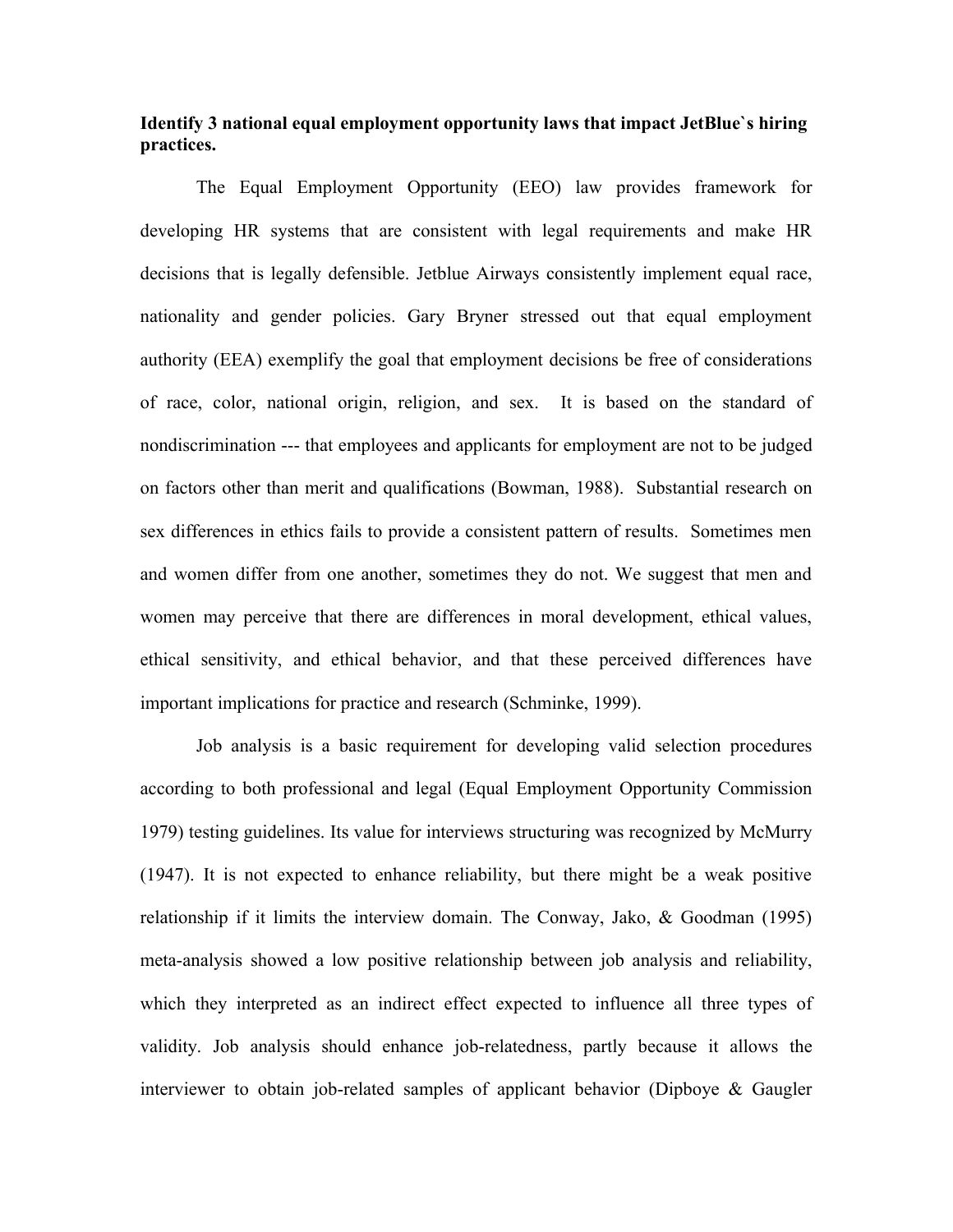1993). Job analysis should enhance the amount of job information brought into the interview, thus decreasing deficiency. Similarly, by focusing the interview on job-related content, it should reduce contamination. Without a job analysis to provide a common frame of reference, interviewers might base the interview on idiosyncratic beliefs about job requirements (Dipboye 1994).

# B. Recruitment efforts:

#### *Internal Recruitment*

Human-resource planning is the first step in effective human-resource management as it involves forecasting the human-resource needs of the organization and planning certain useful and important steps that the organization must take in order to meet those human resource needs that will contribute a high percentage for its overall success as human-resource planning should be connected to the organization's strategic objectives and mission. (Butensky and Harari, 1983) It can be said that human-resource planning is a challenge as the needs of the organization are constantly changing and sometimes do not converge --- such challenge can be greater if the recruitment pool is limited or if the people in charge of human-resource management have not been trained to forecast the Jetblue Airways needs to maintain and achieve success in all areas of concern. (Butensky and Harari, 1983)

#### *External Recruitment*

According to Daniel and Metcalf (2001), recruiting is part of the overall management function of staffing that serves a major role in ensuring that company strategies will be implemented. Spencer (2004) also emphasized that staffing requires both attracting and selecting prospective personnel's capabilities and competencies from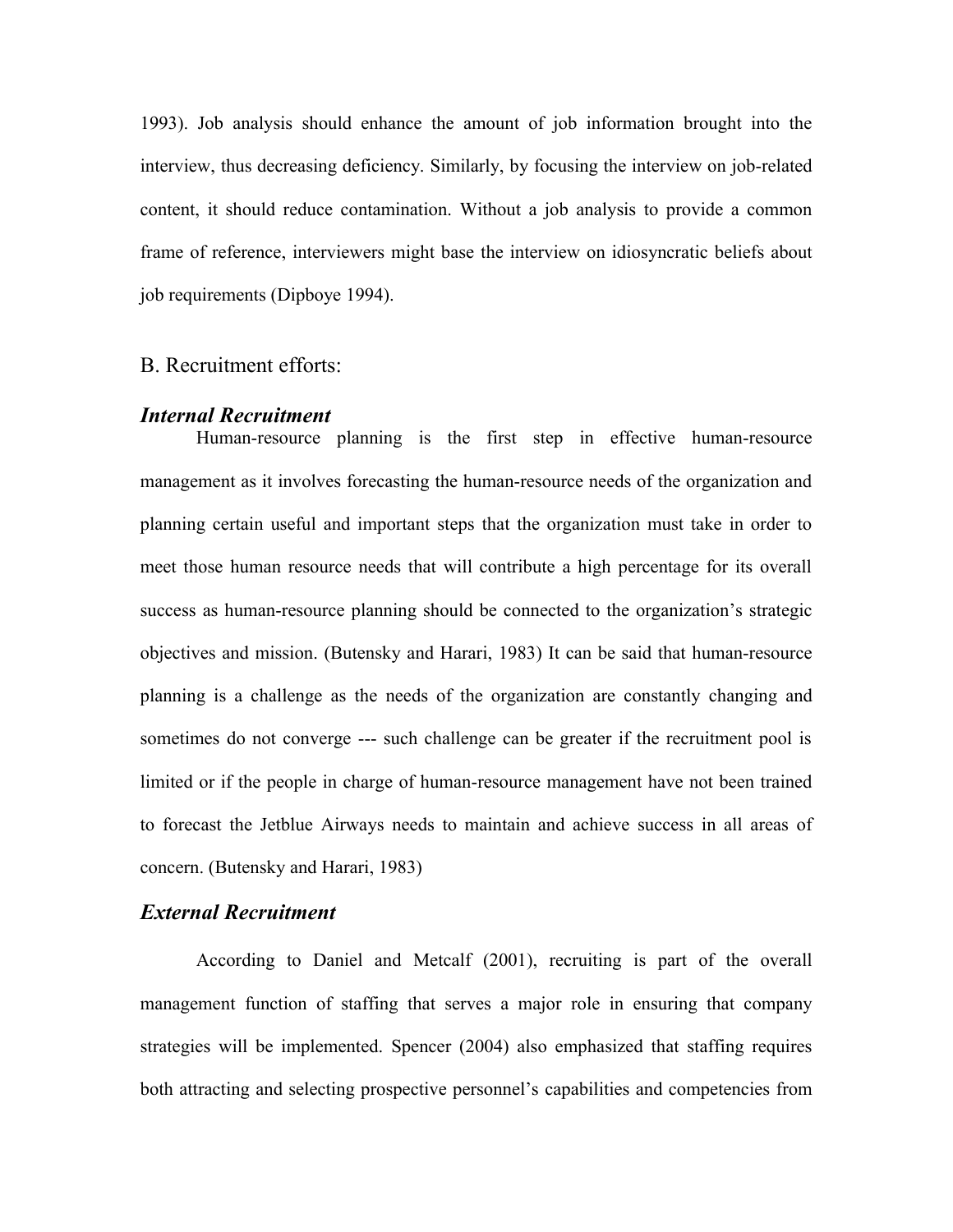the company's position. Jetblue Airways projects an image to the community which determines the attractiveness of the company to qualified employees. It may be either a potential barrier or a significant advantage depending on the ability of the HR team to effectively advertise its job vacancies. The second factor is attractiveness of the job which refers to the job description (Mullins, 2005). Any job that is considered as interesting, dangerous, stressful, low-status, low-paying or lacking in promotion potential will have a hard time attracting the right people. Cost is also an important factor for Jetblue Airways, because recruitment is expensive to the organization. Thus, every company needs to assess the costs involved in each proposed methods of recruitment. The fourth issue is recruitment goals of the program which have to serve many different purposes. However, the overall purpose should be to fulfill the definition mentioned earlier. The last issue to be considered is the recruitment philosophy which depends on the emphasis of recruitment practices, depth of commitment in seeking and hiring a diverse range of employees and the ethical aspect of fairness in the recruitment process (Sims 2002).

### 3. Explain the effects of these methods on JetBlue`s recruitment efforts.

## *Personnel Selection*

Selection is the partner of recruitment in HR planning. This is a critical process for the organization because good selection decisions ensure the company's sound financial investments in their employees (Dean  $&$  Snell 1993). The wrong selection process can lead to frustration, repetitive training, documentation, low morale and a waste of time and financial resources. Moreover, an effective selection also decreases the risk of lawsuits of either discriminatory or criminal in nature. Jetblue Airways has a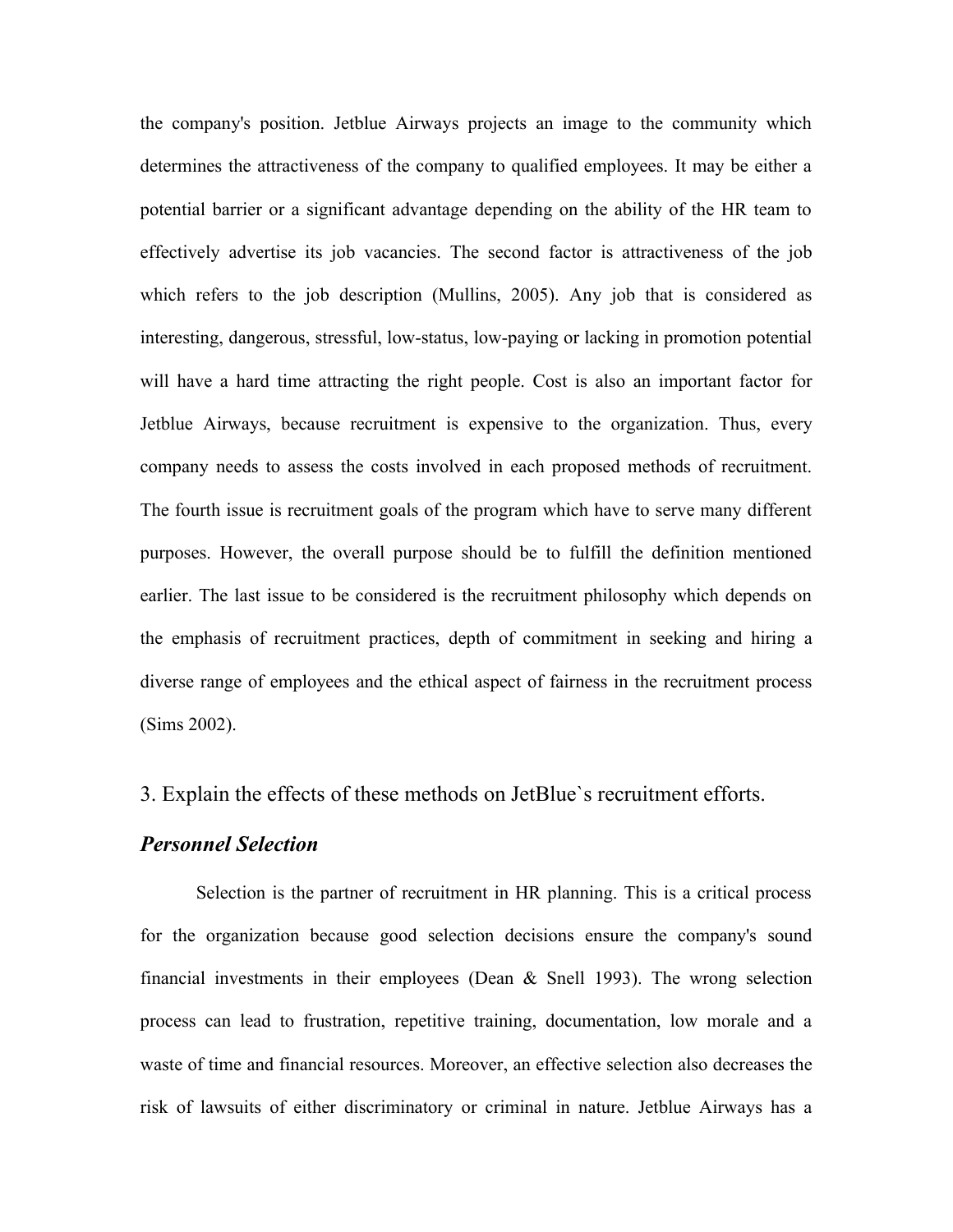selection system, wherein the applicants are subjected to both the basic criteria of an employee in the organization and the specific criteria for the job description. For selection procedures, interview was the most common technique used by organizations. However, in order to screen the applicants more effectively with fewer errors, multiple selection techniques had also been employed.

There are several factors which influence recruiting efforts namely: organizational reputation, attractiveness of the job, cost of recruiting, recruiting goals and recruiting philosophy (Sims, 2002). This process is important to be investigated in Jetblue Airways. because it is evident that the company places such high value to its employees. This is manifested through the high level of loyalty shown by staff and the recruitment of new employees by recommendation of the existing staff members. The recruitment process of the company, though not entirely wrong because it has yielded such good results, can be aligned to better suit its HR practices.

Jetblue Airways, as an owner of a retail store, has an established selection process and criteria for full and fair assessment of its applicants (Torrington and Taylor, 2005). Thus, the recommendation policy discussed earlier would be in line with an integration of the respected company culture and the streamlined actions of the company.

D. Identify 3 factors that influence a performance appraisal system.

Performance appraisal system is a process of assessing whether organizational objectives are met. The process evaluates how the employee's performance has fared to satisfy the organization (Debrah, et al., 2003). Evaluation seeks to monitor and improve effectiveness by giving the employee feedback on his/her performance. This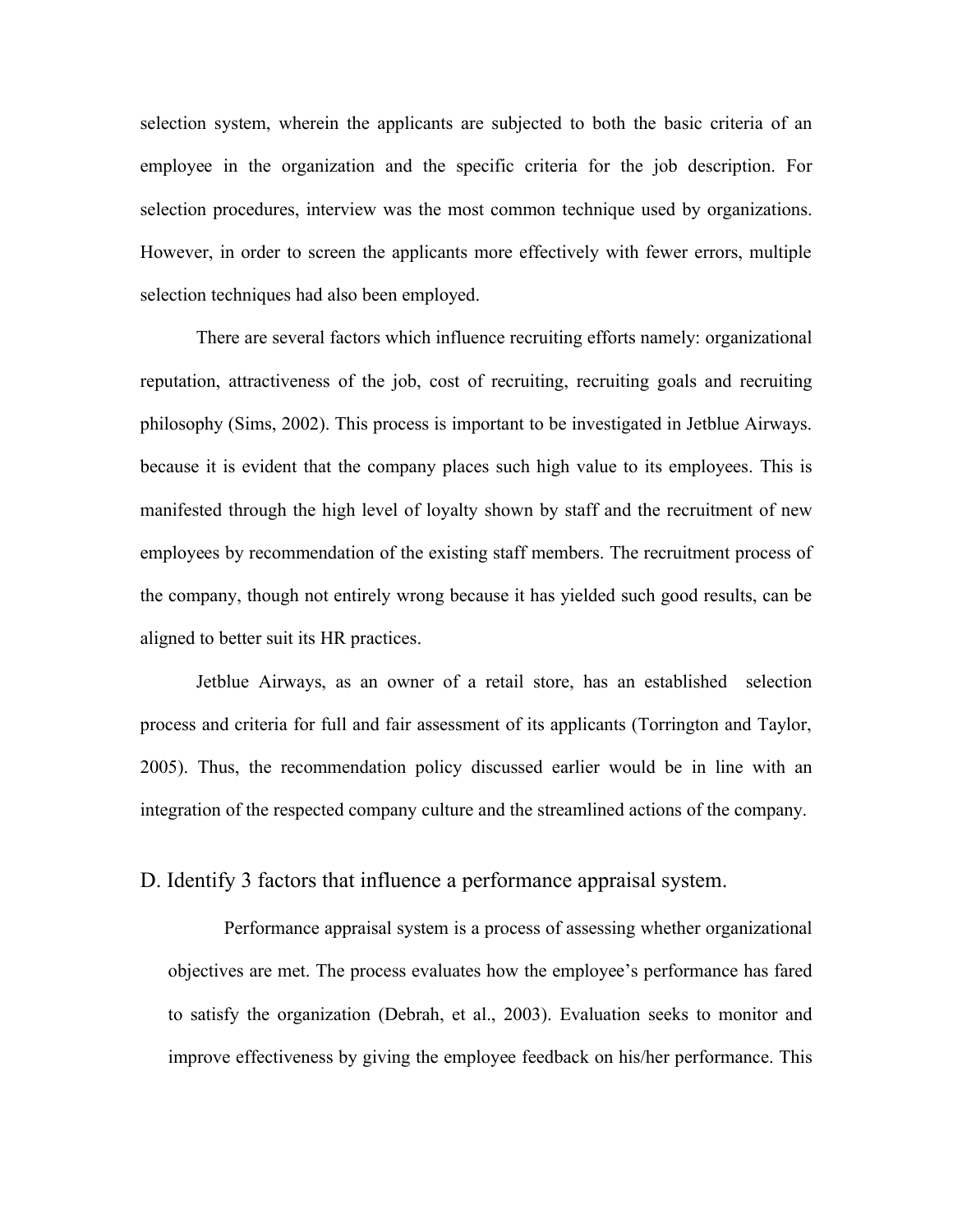process should be carried out at regular intervals and should follow specific protocols to maintain objectivity of the evaluation process.

The concept has its strengths as defined by Caruth & Handlogten,  $(1997)$  as it helps the manager to identify individual performance along with the employee's future potential. Evaluation also assesses the weaknesses, providing a basis for possible disciplinary actions (Torrington and Taylor, 2005). The third positive point of the concept is that it can determine which training aspects should be developed for a particular employee. It also increases the communication between the employer and the employee because of the feedback and evaluation process.

According to Spencer (2004), evaluation is also a way for the organization to assess the role of the manager, i.e. a tool for measuring supervision. Another advantage of evaluation process is that it aims to establish trust relationship among the entire organization because objectivity and fair play present in the process. Lastly, the evaluation process is a good way of providing employee satisfaction and maturation, which will improve the performance in the long term.

### E. 360-degree feedback evaluation:

The emergence of 360-degree feedback systems provides an alternative to traditional appraisal systems that are used by Jetblue Airways (Greller and Jackson, 1998). The 360-degree can be seen as an attempt to improve the process by expanding the information available (Thomas & Bretz, 1994), but limitations and failures specific to 360-degree systems have been noted as well (Antonioni, 1996).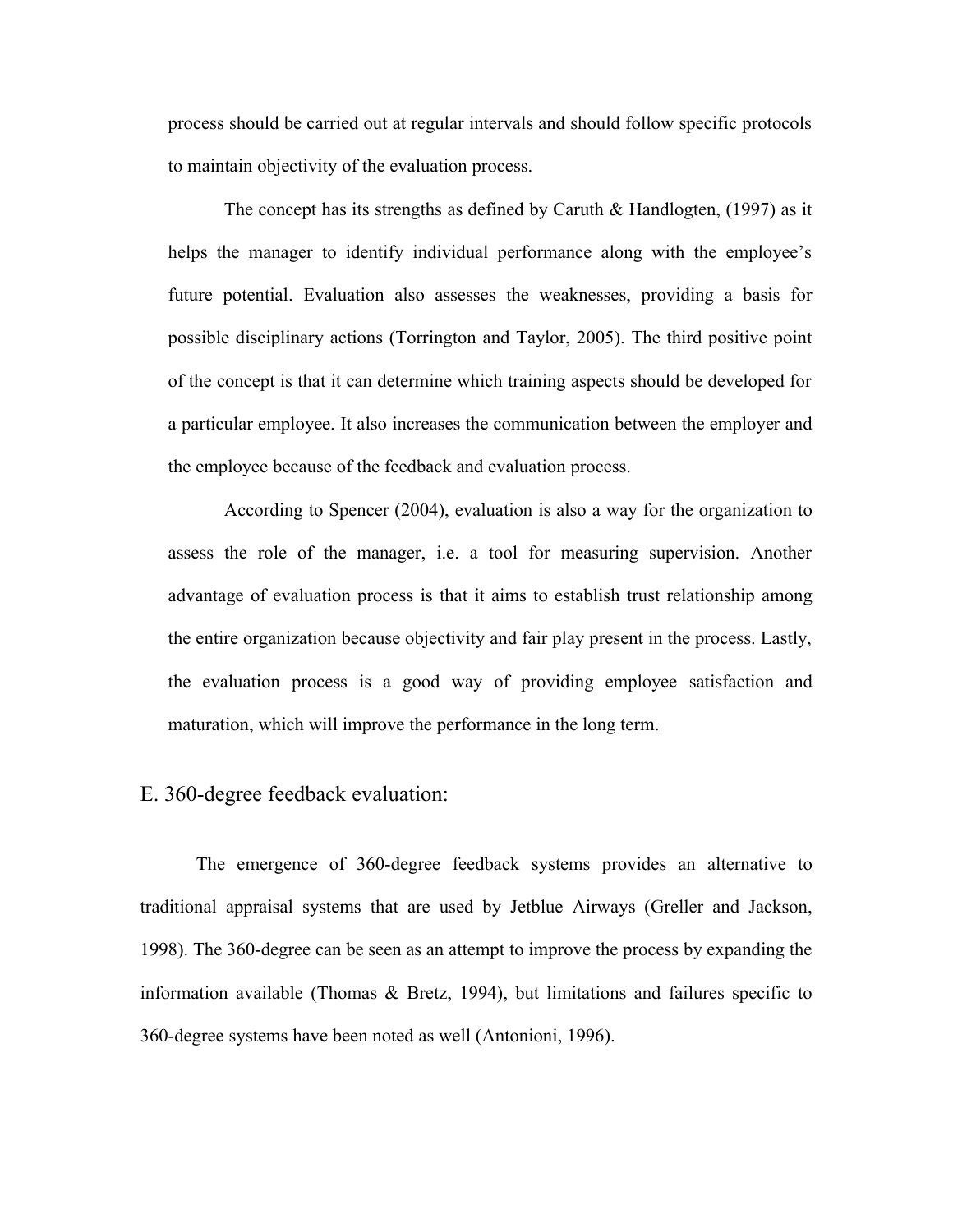The 360-degree feedback process encompasses creation and execution of employee development plans (Jackson and Greller, 1998). The HR department of Jetblue Airways have seen 360-degree feedback used in a number of ways, including (1) to develop business strategy and culture change by clarifying the behaviors that are required to support these initiatives by "re-focusing the workforce to attain changed organizational goals through changing their behavior" (Lepsinger, 1997, p. 19); (2) to enhance team effectiveness by identifying gaps in team skills' sets in organizations seeking to implement a team structure (Lepsinger, 1997, p. 20); and (3) as part of human resource management systems. "Just as individuals use 360-degree feedback to determine their own development needs, organizations can use aggregate reports to create a profile of training and development needs across the company" (Lepsinger, 1997, p. 20).

These 360-degrees appraisal systems in Jetblue Airways serve two main purposes. They may assist in the individual's development, or they may be used administratively to help the organization make decisions (Heneman, 1992). Alternatively, a company may try to have one appraisal system do both jobs. There seems to be little disagreement as to the appropriateness of 360-degree feedback for development ---in fact, this is the most common use for 360-degree (Bracken, 1994; Timmreck, 1995). Sharing data gathered from co-workers and subordinates has been a key element of many training and development programs.

# F. Identify 4 employee-related factors that are essential in determining financial compensation.

Employee compensation and benefits, for Jetblue Airways, constitute a substantial expense that is burdensome but not crushing. For some companies the costs are so great they cannot remain viable without change (Hronsby and Kuratko, 1990), while for others,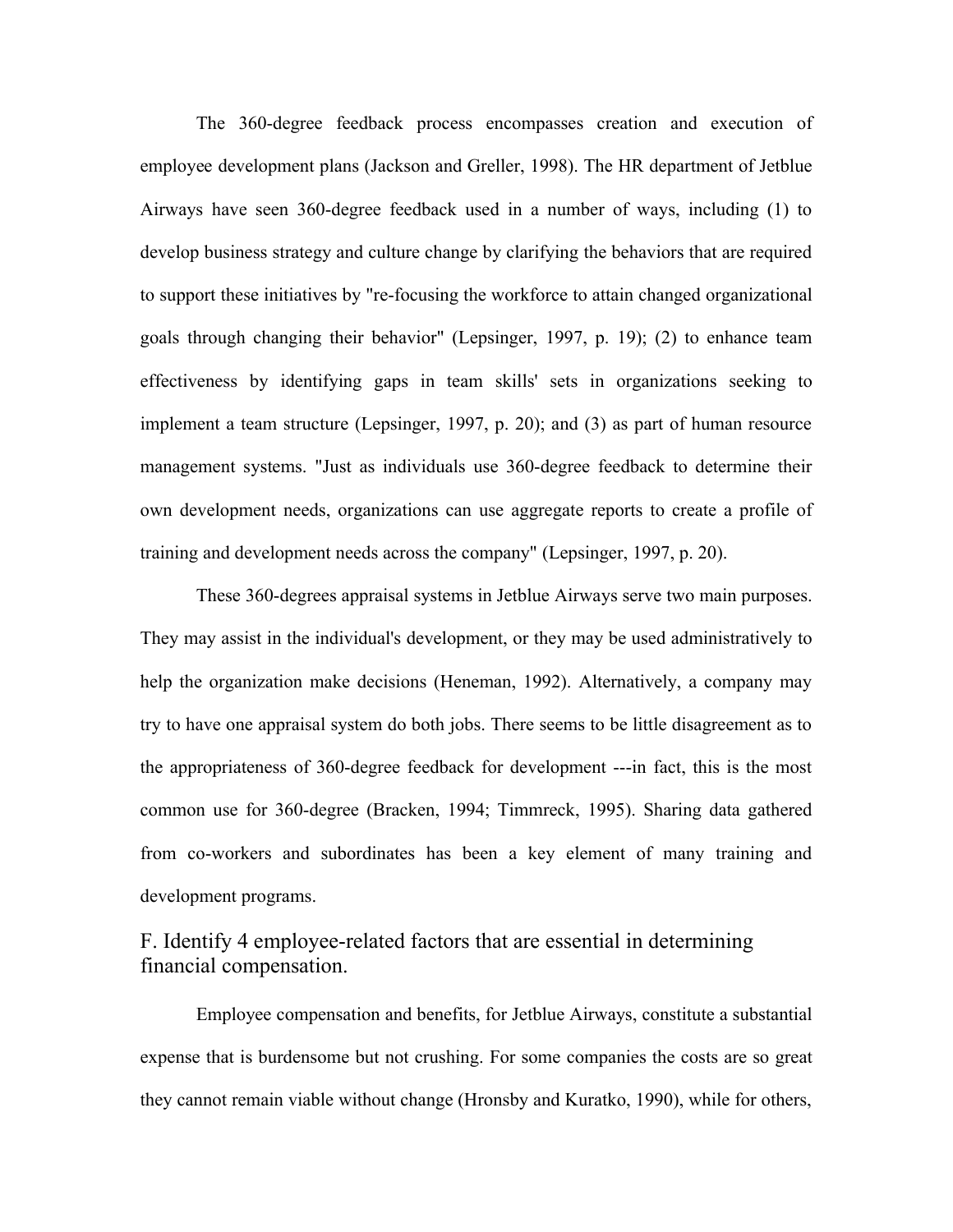unless wages and benefits are increased to attract and hold employees, the business cannot grow or survive. Due diligence is reviewed by Jetblue Airways for actual compensation and benefits and causative factors such as competition, affordability, government regulations, customs, employee demands, levels necessary to recruit and retain employees and industry standards. Knowledge of these key factors is particularly important if the investment results in a merger necessitating the integration of operations and work forces. Jetblue Airways often have a general policy regarding employee compensation that may be written or unwritten, but nevertheless followed. The policy may be to pay superior compensation to employ and retain superior employees, pay substandard rates and expect high turnover, or simply pay rates comparable to those paid in the field. Wage surveys are usually available from industry associations, chambers of commerce and trade groups or can be conducted (Burack, 1986). The primary concerns of Jetblue Airways are whether the compensation philosophy makes good business sense and if management's and the investor's approach are compatible.

Wage and benefit cost differentials between the Jetblue Airways and some or all competitors become significant when the cost of the product or service sold is affected to a material degree. Benefit costs have become so large that cost comparisons must include both wages and benefits (Mondy et al, 2005). Since a competitor with a significant labor cost advantage can underprice his competition, the investor's concern is whether a serious competitive advantage or disadvantage exists.

### G. Discretionary employee benefits:

The terms of employment contracts of Jetblue Airways vary widely but usually cover compensation and job responsibilities, while providing for termination, non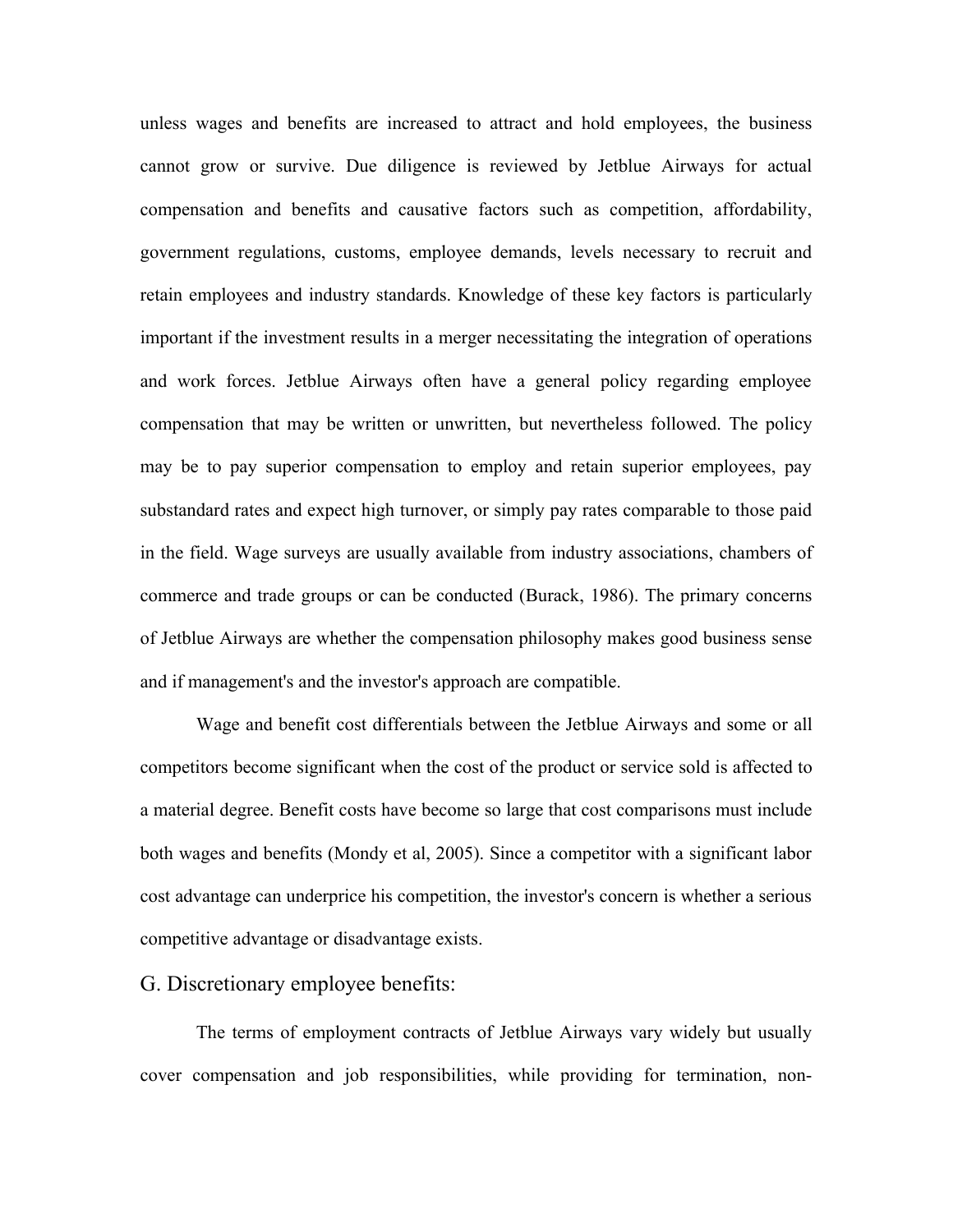competition and confidentiality. In many countries, the government establishes the terms and sums of separation pay with amounts so large that significant changes in the business are discouraged (Mondy et al, 2005). This potential liability probably will not appear on financial statements but must be considered in any reorganization plans. Because some separation pay plans are interpreted as contracts, a change of ownership may trigger separation pay benefits even though employees do not actually lose their jobs. If the investor is planning reductions or consolidation of operations, separation pay costs must be included in financial projections. Jetblue Airways also gives vacation and sick leave benefits. Along with this, an investor should determine if days not taken in one year can be carried over into the next and whether unused days are paid when the employee terminates. This practice has permitted employees to build huge nest eggs, working contrary to the purpose of vacation and sick leave policy goals and creating large, unrecorded employer liabilities (Mondy et al, 2005). If such accumulation has been permitted, the records should be reviewed and verified to calculate the liability and avoid controversy with employees.

#### **References**

- Bowman, James A. & Elliston Frederick A. (1988). Ethics, Government, and Public Policy: A Reference Guide. New York: Greenwood Press.
- Burack, E.H. (1986). Corporate, business, and human resource planning practices: Strategic issues and concerns. Organizational Dynamics, 15, 73-87. London: Routledge
- Butensky, C.F., & Harari, O. (1983). Models vs. Reality: An analysis of human resource planning systems. Human Resource Planning, 6, 11-17. London: Routledge